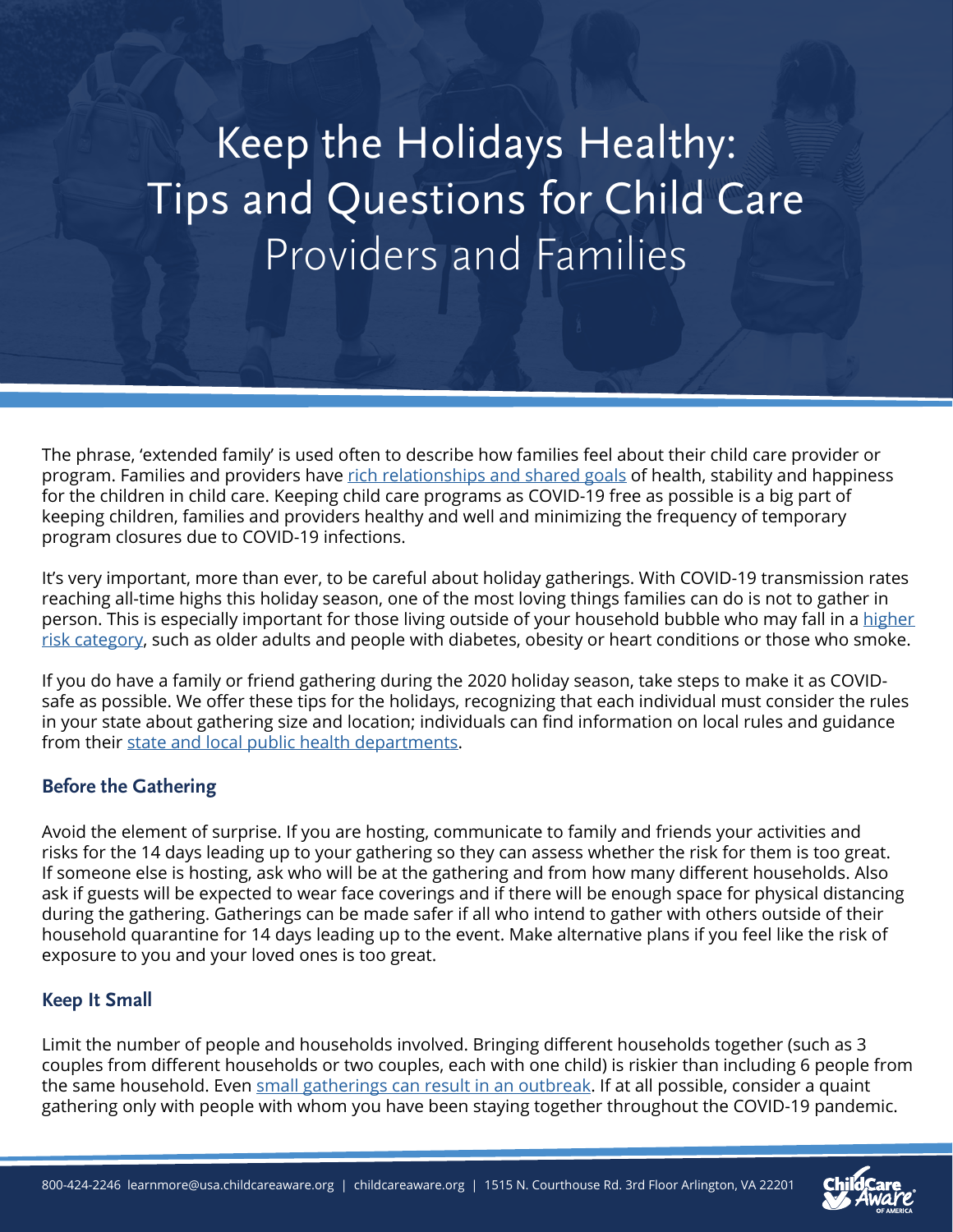

#### **Take It Outside**

2020 is a year like no other where everyone has been pushed outside of their comfort zones to do things differently to manage exposure risk. If you do host guests, move gatherings outside, weather permitting. Make plans to allow plenty of room for physical distancing, especially when eating or drinking. Request that everyone wear a face and nose covering whenever feasible (e.g., at all times, except when eating).

## **Reduce Risk When Gathering Indoors**

If you choose to gather indoors:

- Open windows to increase air circulation and air exchange.
- Limit the number of guests at one time or invite guests to arrive/depart in waves.
- Wear a face covering over your nose and mouth whenever possible and ask guests to do the same. Have extra disposable face masks on hand for guests who arrive without one.
- Limit utensil sharing, particularly when serving buffet or family-style. Alternatively, have designated servers who handle the utensils. Also consider having servers wear food service gloves.
- Use disposable service items such as paper plates and plastic silverware.
- Offer single-use condiment and dressing packets.
- Avoid having guests in and out of areas where food is being prepared or handled, such as in the kitchen.
- For added safety, ask guests to bring their own food, drinks, plates and utensils.
- Wash your hands often with soap and water.
- Make hand sanitizer readily available to guests.

Parents and providers are jointly responsible for healthy child care programs. Encourage conversations that help child care providers and families assess their respective risk for being exposed to COVID-19 during the holidays. These conversations can feel awkward. One way to frame a dialog is to use a strengths-based approach that captures the collective desire for everyone to stay healthy. Providers and families should be prepared to make their own judgements for temporarily excluding children from child care, based on their risk limit preferences. Providers will be better served by having a plan in place and sharing it with families. Similarly, families might consider their back up child care possibilities in case they determine that temporary alternative care is necessary. Here are some examples of questions families and providers may ask of each other.